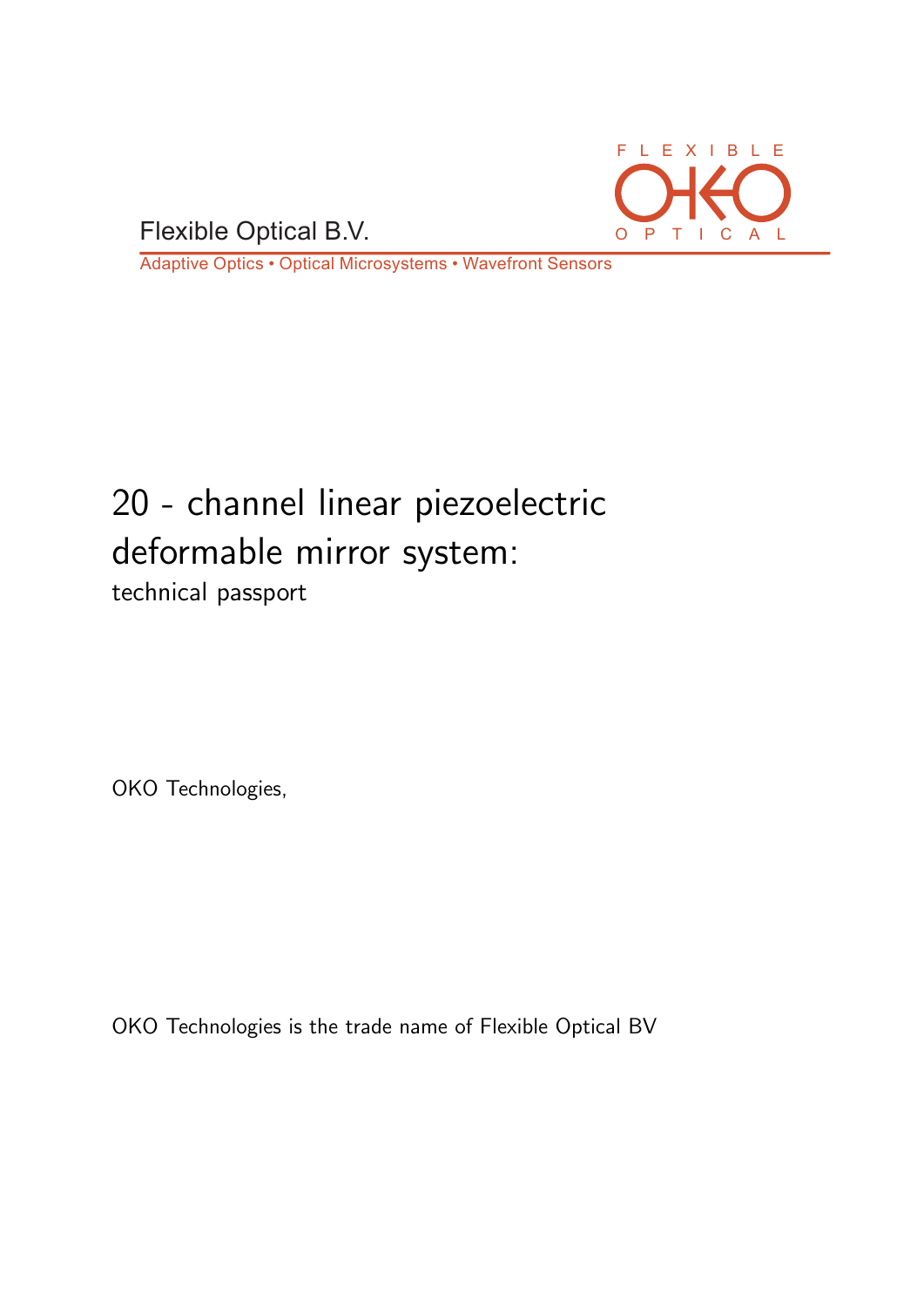## 1 Technical data

The mirror, shown in Fig. [1,](#page-1-0) consists of 20 piezoelectric column actuators bonded to the base holder. Reflective plate is bonded to the top of the actuator structure and coated to form the mirror. The shape of the faceplate is controlled by the voltages applied to the actuators.

<span id="page-1-0"></span>In the temporal domain, the device can be used to control the duration and the temporal shape of ultrafast pulses in femtosecond lasers and amplifiers. In the spatial domain, the device can be used as a normal deformable mirror to control the phase of extended in one dimension laser beams.



Figure 1: Typical view of a 20-ch linear piezoelectric deformable mirror. Please note that these mirrors can be fabricated with different package designs, so the mirror you have may look differently.

| Parameter                                   | Value                                             |
|---------------------------------------------|---------------------------------------------------|
| Aperture shape                              | rectangular $10 \times 50$ mm <sup>2</sup>        |
| Mirror coating                              | metal or metal-dielectric                         |
| Actuator voltages                           | $0 + 400V$ (with respect to the ground electrode) |
| Number of electrodes                        | $20$ (see Fig. 2)                                 |
| Actuator capacitance $C_a$                  | 6nF                                               |
| Initial RMS deviation from reference sphere | less than $1\mu$ m                                |
| Main initial aberration                     | sphere                                            |
| Maximum stroke                              | $8\mu$ m at $+400V$                               |
| Actuator pitch                              | $5 \text{ mm}$                                    |

Table 1: Technical parameters of the mirror.

The mirror can be supplied with initially slightly curved spherical surface. This sphericity is caused by the stress in the mirror coating. It does not influence the parameters of the mirror, but should be taken into account when the mirror is incorporated into the optical setup.

Due to hysteresis of actuators, the initial aberration may change during the mirror usage and deviate more from the reference sphere. This deviation is a superposition of actuator response functions and is irrelevant in active setups with closed-loop control, though it may slightly reduce the correction range.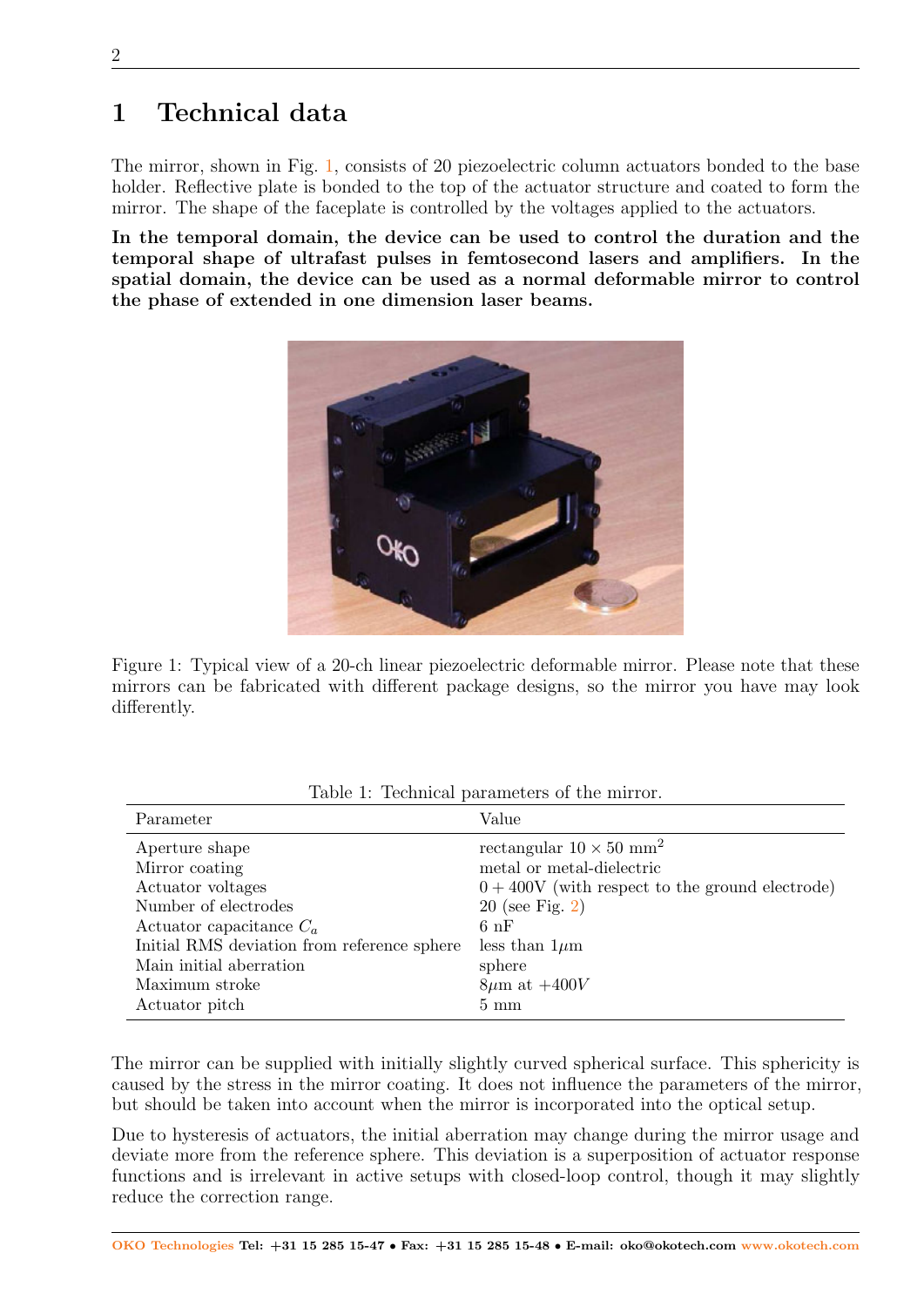<span id="page-2-0"></span>

Figure 2: The connector pinout and the geometry of mirror actuators for the 20-ch linear piezoelectric mirror (view from the front side).

#### 2 Control amplifier unit

The mirror is controlled by a high-voltage amplifier unit. To use the unit, you must connect it to the mirror, to a DAC USB unit (or a PCI board) and to the wall outlet (85 to 250V AC, 50 to 60 Hz). Connect the mirror with a supplied flat ribbon cable to the 20-pin connector on the front side, and the driver board or the USB unit to the 26-pin connector. Connect the ground pin of the mirror with the ground connector of the amplifier unit located on the back panel (Fig. [4\)](#page-2-1) using the supplied cable and to the ground connector of the USB unit (or to the metal case of the PC, if PCI board is used to drive the mirror).



Figure 3: 20 channel high-voltage amplifier unit.

<span id="page-2-1"></span>

Figure 4: Front and back panels of 20 channel high-voltage amplifier unit.

In case of OEM version of the system, the mirror is controlled by a high-voltage amplifier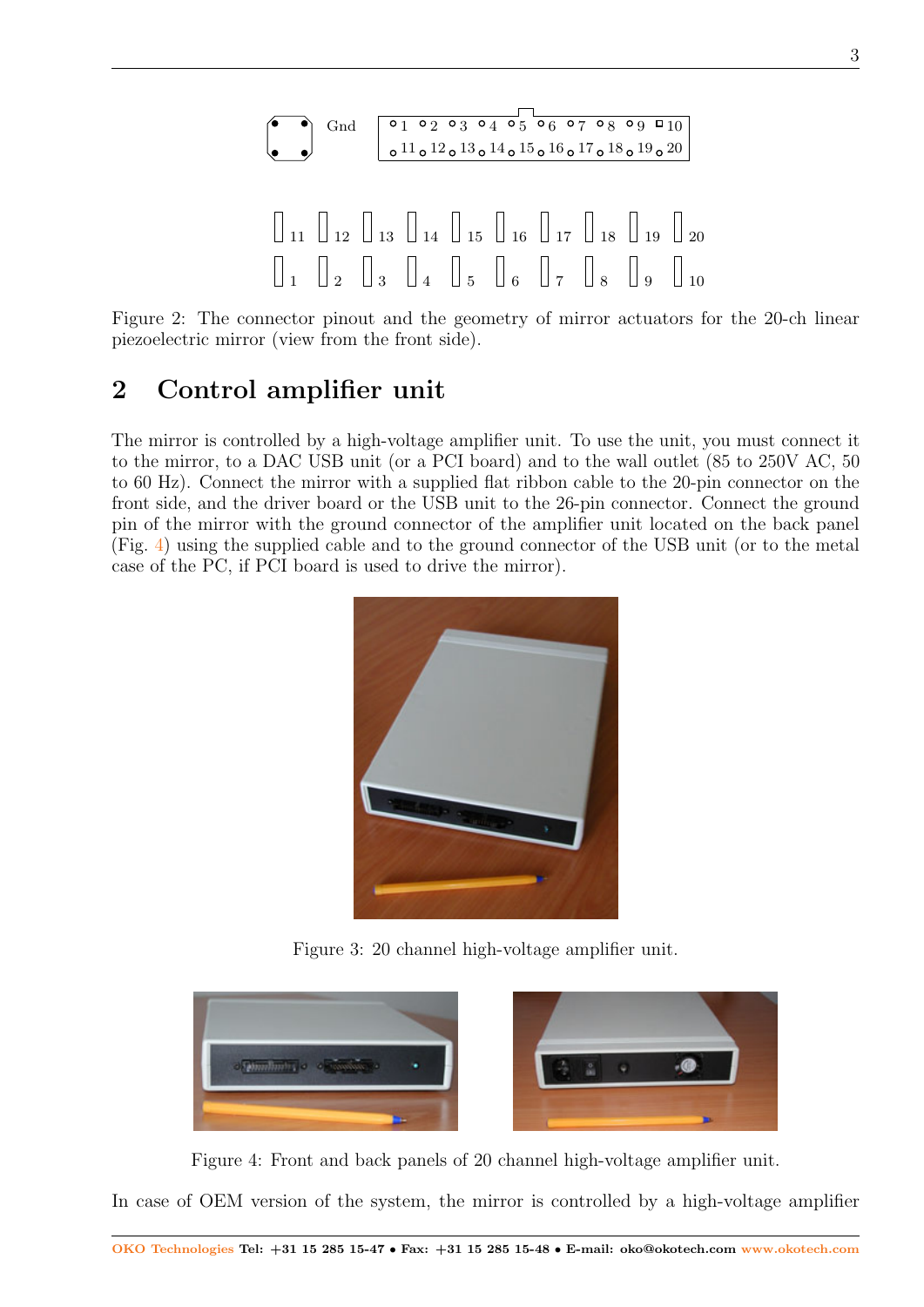board. The board contains 20 non-inverting DC amplifiers with gain 35, 59, or 79 depending on the board type, and should be connected to a high-voltage (< 400V) power supply and to a stabilized  $\pm 15V$  DC supply. Connect the ground,  $+15V$  and  $-15V$  to the pins marked G,+ and –. Connect positive high-voltage stabilized DC supply to the pin marked V high, connect negative high voltage terminal to the ground (see Fig. [5\)](#page-3-0). The high voltage supply should not exceed 400 V DC. Use the flat ribbon cable supplied to connect the driver board to the mirror socket.

<span id="page-3-0"></span>

Figure 5: Power supply wiring for OEM version of the system. Position of the connectors can be different; refer to the board manual and/or marking on the board.

## 3 DAC Unit

A single "DAC-40-USB" unit can control up to 40 channels. Please see the separate unit description for detailed installation guide.

The pinout of the DAC unit and the pinouts of the board cable and the cable coming from the high voltage board are shown in Fig. [6.](#page-4-0) The DAC unit connector pinout is given for one of its male connectors. The cable pinouts are given for the cable female connectors viewed from the front side.

For a 20-channel mirror, you need a USB unit with a ground connector on its back panel (Fig. [7\)](#page-4-1). This USB unit is configured to provide 20-channel output in the signal corrector and a separate ground connector. Do not change the jumper setting of the USB unit.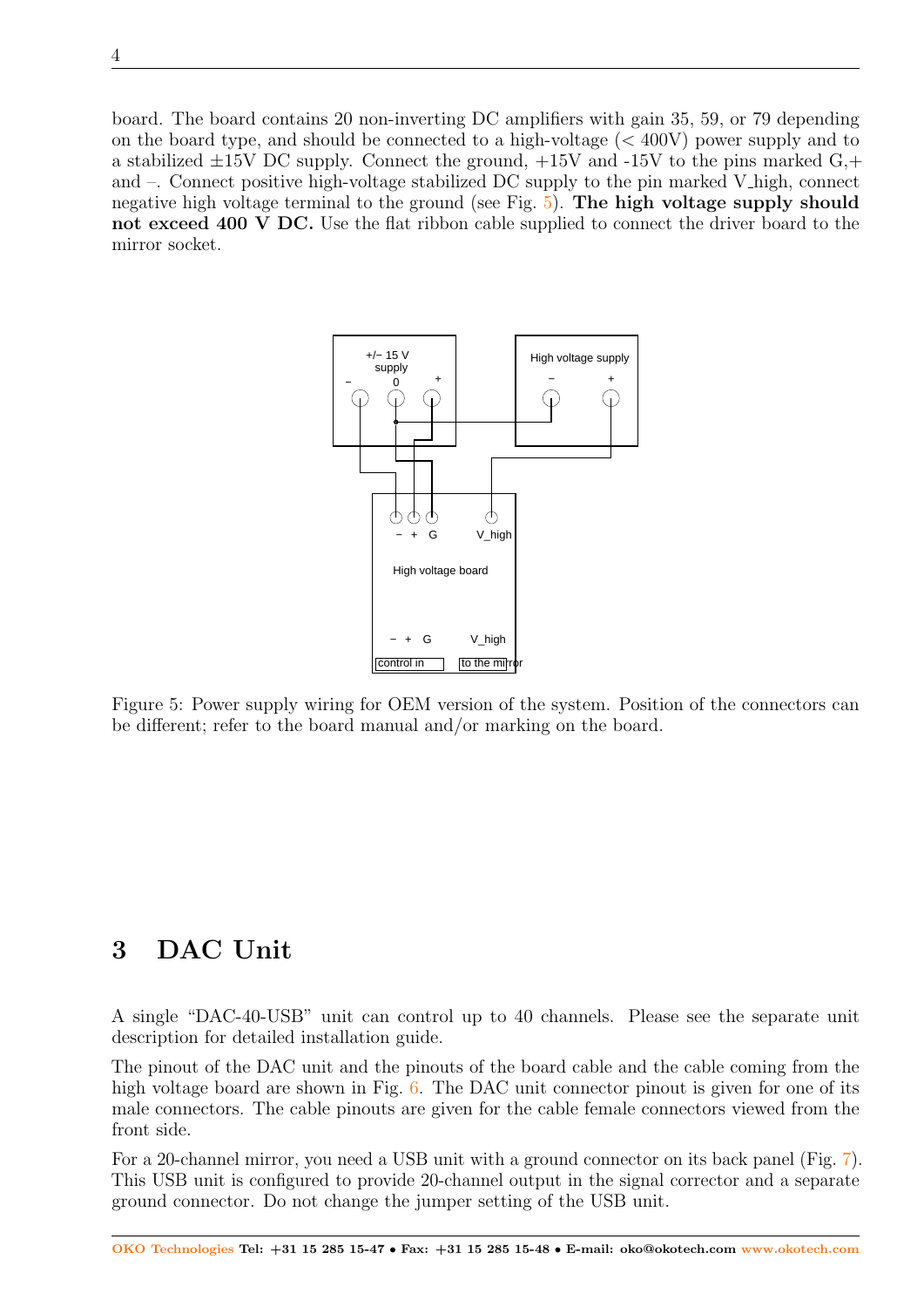<span id="page-4-0"></span>

Figure 6: Pinouts of the first connector of the "DAC-40-USB" unit and cables. The numbers correspond to the numeration of "DAC-40-USB" output channels. Second connector is connected in a similar way.

<span id="page-4-1"></span>

Figure 7: Back panel of the USB control unit with a ground connector.

# 4 Optical quality

The typical interferograms of the mirror obtained before shipping are shown in Fig. [8.](#page-4-2)

<span id="page-4-2"></span>

Figure 8: Test of the mirror. Top row, left to right: zero voltage applied, maximum voltage applied to the 1st actuator, maximum voltage applied to the bottom center actuator; bottom row: non-zero bytes applied to some actuators.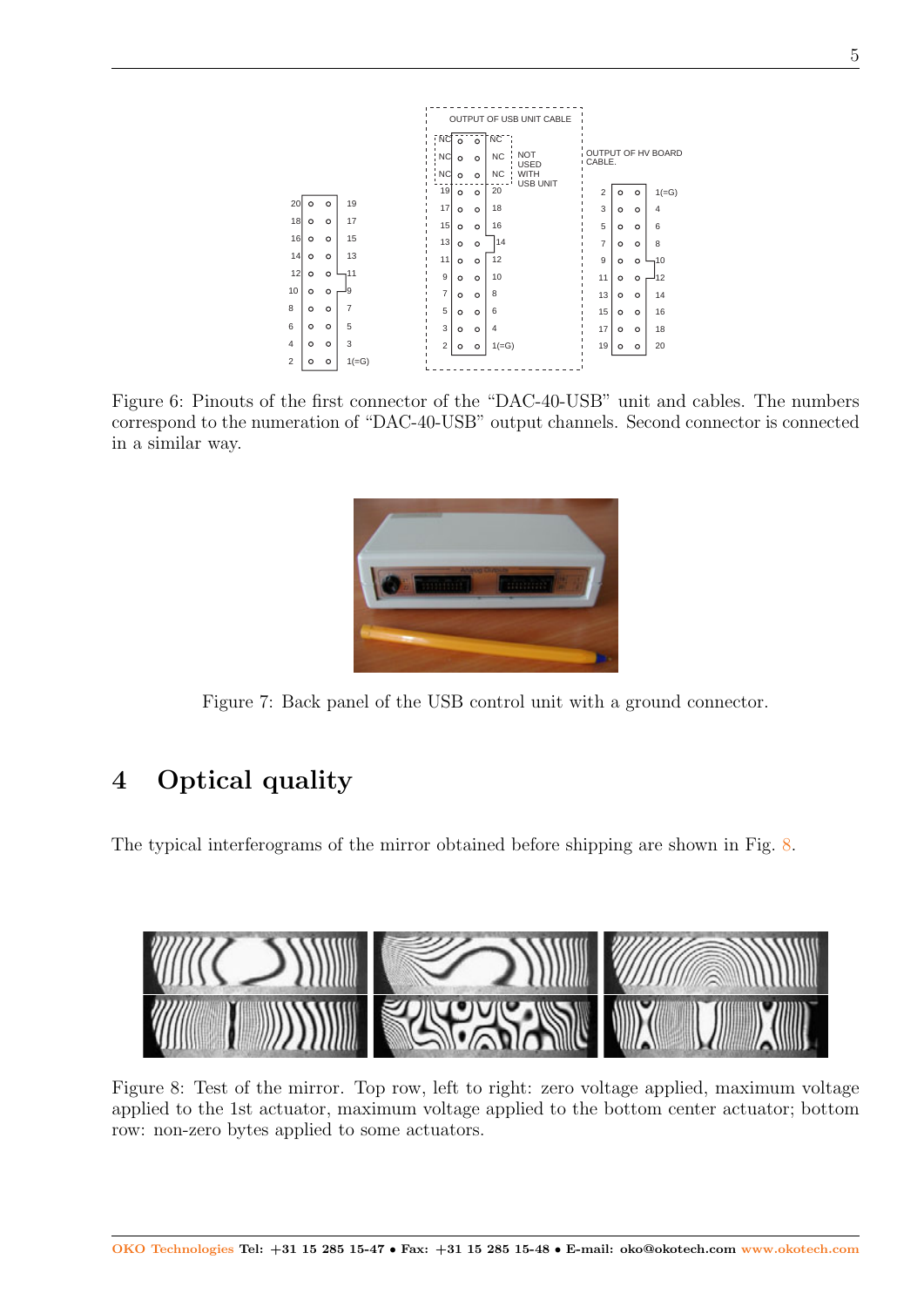#### 5 First run of the system

- Read this document through before performing any practical steps. Follow the instructions exactly, if it's written connect the board, connect the mirror  $-$  first connect the board and then connect the mirror.
- All following operations refer to DAC-40-USB unit connected to a computer running Windows - we used XP SP2 for final tests.
- Connect the DAC USB unit to the computer USB port. Install the software (refer to the DAC USB unit guide) and determine the base address (look at /proc/pci for PROTO 3 boards). Jumpers of JP2 and JP3 of the USB unit are already set to the position 1-2 (20-channel output, no ground). Run the example programs supplied with the CD to test the DAC USB unit functionality.
- Switch the computer off. Connect band cables to the connector(s) in the mirror holder. Connect the amplifier unit to the DAC USB unit. Connect the ground connectors in the mirror holder to the amplifier unit and to the USB unit. At this stage the system is fully assembled but the adaptive mirror is not used yet. Switch on the amplifier unit. Test the output voltages in the mirror socket. These voltages must be in the range 0...2V. Turn the computer on. At this stage the voltages in mirror socket may have values between 0V and 400V. Run the test programs. Control all channels. Switch off the amplifier unit and computer.
- For OEM version. Switch the computer off. Connect band cables to the connector(s) in the mirror holder. Connect the amplifier boards to the DAC USB unit or to the PCI DAC boards, then to low and high voltage power supplies. At this stage the system is fully assembled but the adaptive mirror is not used yet. Switch on the power supplies in the order:  $+15V$ ,  $-15V$ ,  $+V$  high. Do not use V high higher than 120V for the first test. The current (positive supply to ground) should not exceed 0.125A for one board (zero output of all 20 amplifiers) and 0.25A for two boards (40 amplifiers). The high voltage current should not exceed 0.05A for V high=150V for two boards. Test the output voltages in the mirror socket. These voltages must be in the range 0...2V. Turn the computer on. While turned on, the boards are initialized to random output voltages. At this stage the voltages in mirror socket may have values between 0V and V high. Run the test programs. Control all channels. Switch off power supplies and computer (in the order  $V$  high,  $+15V$ , -15V, computer).
- Place the mirror into interferometer or a setup with a wavefront sensor. Fix the cables to the optical table. You can also test the mirror by reflecting a good collimated beam from the mirror surface and observing the near field intensity distribution.
- Control the initial mirror figure (should be close to sphere).
- Switch on the amplifier unit or all supply voltages (in the order  $+15V$ ,  $-15V$ ,  $V\text{high}$ ). Do not use V high higher than 100V at this stage.
- Switch on the computer. Use test programs to control the mirror figure.
- You may start to use the mirror if all channels work. Use "am\_set" and "rotate" as templates to write your own control programs.

.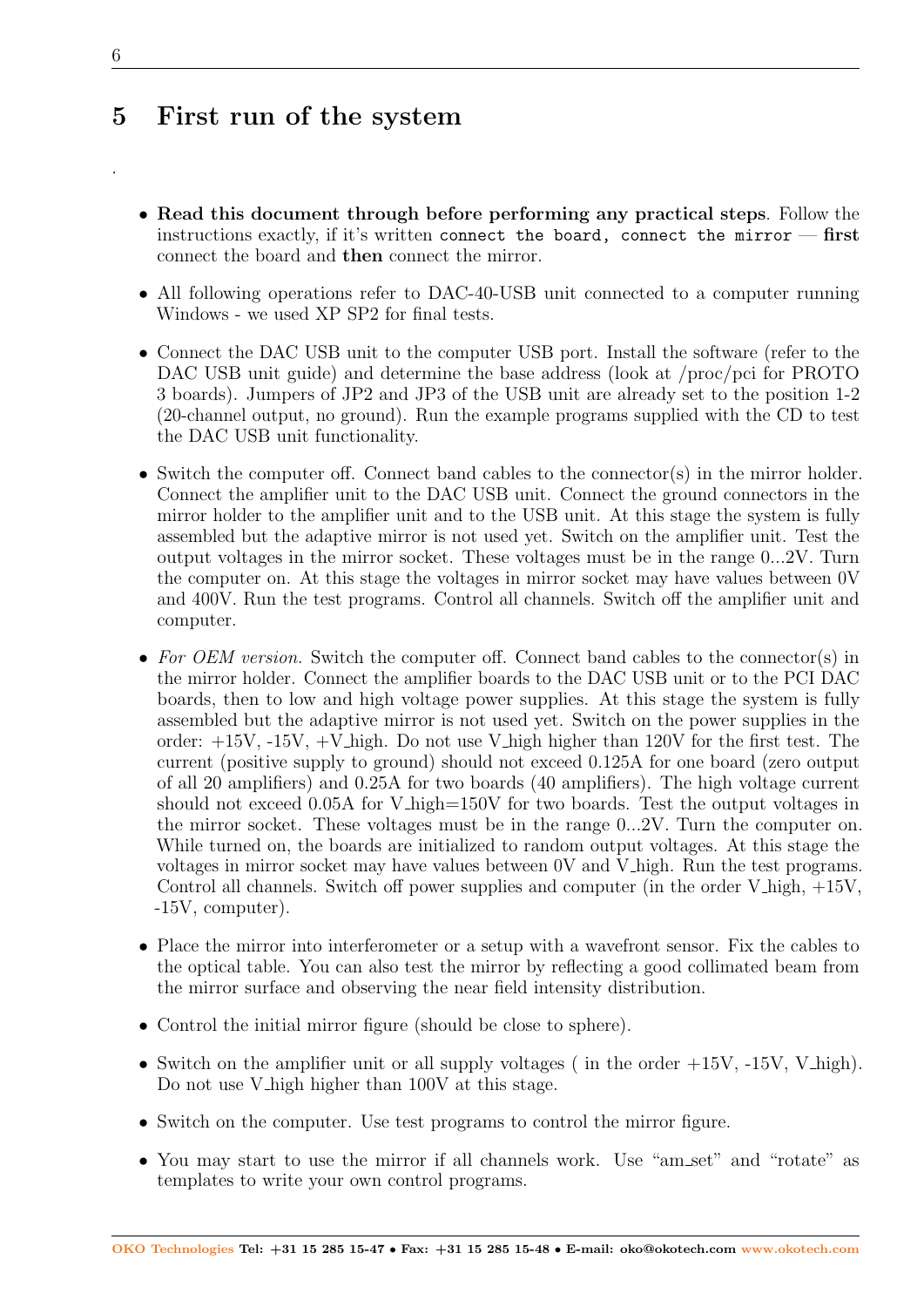# 6 Remarks

For OEM version. Use high-quality stabilized filtered high-voltage supply. Some highvoltage supplies generate short high-voltage spikes at the output, these deviations can destroy the mirror, driver electronics and even the control computer. Do not turn on V high directly to its maximum value. Set V high to 100V before switching the system off. Switch the system on with V high not higher than 120V. Increase V high to its working value after switching on the digital boards and setting the control voltages to zero.

The jumpers on the amplifier board or in the amplifier unit, in the DAC USB control unit are preset before shipping; this configuration should not be changed. The system and jumper configuration were tested before shipping.

Do not touch or clean the mirror. We are not responsible for any damage to the mirror due to a cleaning attempt. If you need to clean the mirror, please contact us; we can clean it for you.

# 7 Warranty and Export Disclaimers

#### 7.1 Warranty

The equipment is covered by a one-year factory-defect warranty.

If the mirror is damaged during shipping, it will be replaced by a similar device within two months. A photo of the damaged device should be sent to Flexible Optical B.V. (OKO $^{\circledR}$ ) Technologies) within 3 days after the damaged device is received.

EXCEPT WHEN OTHERWISE STATED IN WRITING FLEXIBLE OPTICAL B.V.  $(OKO^{\circledR}$  Technologies) and/or other parties provide the system "as is" without warranty of any merchantability and fitness for a particular purpose. The entire risk as to the quality and performance of the equipment is with you.

In no event unless required by applicable law or agreed to in writing will FLEXIBLE OPTICAL B.V. (OKO<sup>®</sup> TECHNOLOGIES) BE LIABLE TO YOU FOR DAMAGES, including any general, special, incidental or consequential damages arising out of the use or inability to use the hardware and software described in this DOCUMENT.

#### 7.2 Export

According to the European export law, to export outside the EU, Flexible Optical B.V. (OKO $^{\circledR}$ ) Technologies) will need to obtain the export license for any product that matches the definition:

"Deformable mirrors having either continuous or multi-element surfaces, and specially designed components therefor, capable of dynamically repositioning portions of the surface of the mirror at rates exceeding 100 Hz."

Export inside the EU is free from this restriction.